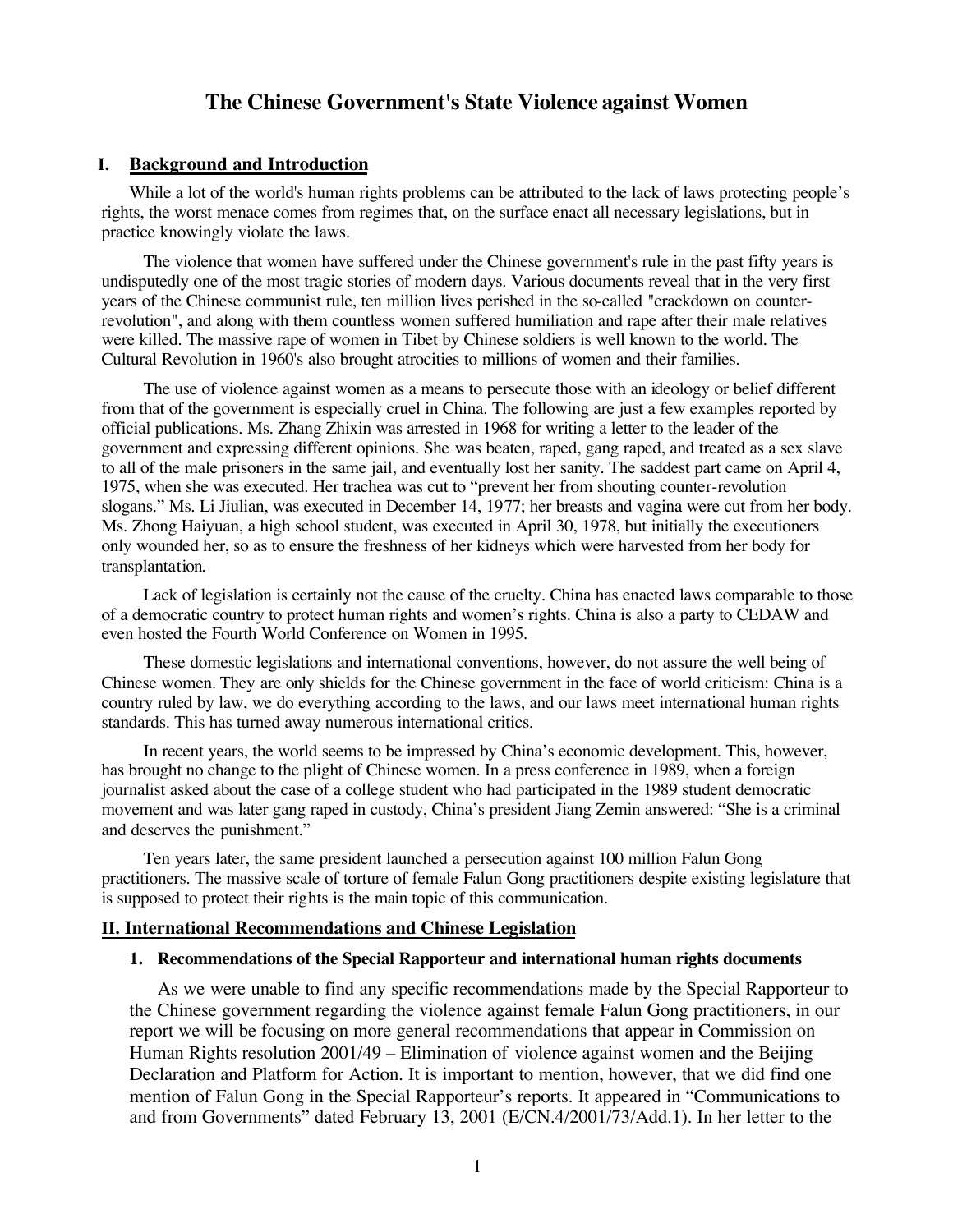Chinese government, the Special Rapporteur expressed her concern regarding reports of the torture of Falun Gong practitioners while in custody that were submitted to her. However, we were unable to find any record of a response on the part of the Chinese government or any later recommendations made to the government by the Special Rapporteur. There is no response included in the above document because "The Special Rapporteur recognizes that there has been insufficient time for the Government to respond to her letter of 19 January 2001" (para. 20, pg. 17). If the reason we were unable to find a response on the part of the Chinese government was because there was no response, this already violates Article 23 in resolution 2001/49 which requests that all governments cooperate with the Special Rapporteur, supply all information requested and respond to the Special Rapporteur's communications.

## **A. Commission on Human Rights resolution 2001/49 – Eliminationof Violence against Women.**

This resolution for the Elimination of violence against women was passed without a vote in April, 2001, nearly two years after the persecution of Falun Gong practitioners began. While this resolution does not make any specific allusions to the plight of female Falun Gong practitioners, there are several recommendations and requests from governments that clearly apply to this situation. Throughout the remainder of this report we will be referring to the recommendations in the resolution and demonstrating the ways in which they have been complied with or violated.

# **B. Beijing Declaration and Platform for Action 1**

While the previous resolution was adopted without a vote and thus has a low level of obligation, the Beijing Declaration and Platform for Action were formulated at a conference and finalized only after each country had an opportunity to look it over and submit their reservations and objections. In addition, the Chinese government played a very active role in the Fourth World Conference on Women and was not among the countries to express reservations regarding the declaration and platform for action. In fact, the elected president of the conference was Chen Muhua, Vice Chairperson of the Standing Committee of the National People's Congress of the People's Republic of China, and Jiang Zemin, President of the People's Republic of China, gave one of the opening speeches 2 . In his speech, he said: "The Chinese Government and people are ready to make great efforts and cooperate closely with the UN and its agencies to ensure the success of the Conference." The true success of the Conference would be the implementation of the Declaration. However, in its persecution of Falun Gong practitioners, the Chinese government under Jiang's rule has repeatedly violated numerous articles in both the Beijing Declaration and the Platform for Action. These violations directly contradict Article 10(a) in resolution 2001/49 which calls on governments to fully implement international humanitarian instruments that relate to violence against women. Below are some specific cases of abuse and the corresponding articles of the Beijing Declaration that they violate:

1) Wang Shaona, resident of Shekou District, Shenzhen City in Guangdong Province was subjected by the police to forced abortions on two seperate occasions, within 6 months of each other (for the complete report, see Falun Gong Report<sup>3</sup>, pg. 73 case  $#3$ ). These actions committed by a government body violate article s such as "Women have the right to the enjoyment of the highest attainable standard of physical and mental health" (Art. 89); "Reproductive health implies that people are able to have... the freedom to decide if, when and how often to [reproduce]" (Art. 94); "Actions to be taken by governments: Take all appropriate measures to eliminate harmful,

 $1$  All references and quotes from the Beijing Declaration and Platform for Action are taken from: gopher://gopher.undp.org:70/00/unconfs/women/off/a--20.en.<br><sup>2</sup> Jiang Zemin's speech at the Fourth World Conference on Women can be found at:

http://www.un.org/esa/gopher-data/conf/fwcw/conf/gov/950905171157.txt

 $3$  Cases taken from Falun Gong Report, published by Golden Lotus Press in Buford, GA in 2002.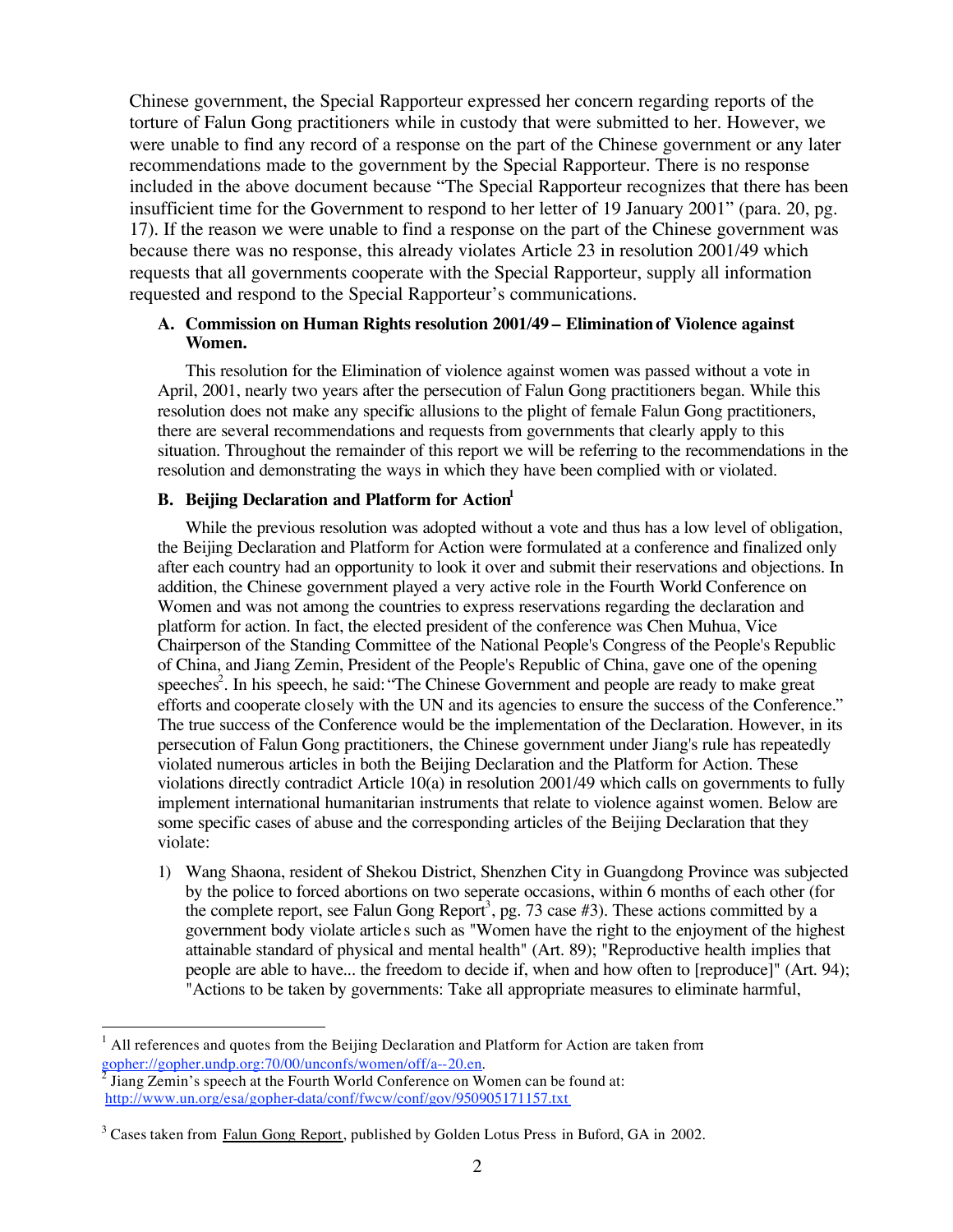medically unnecessary or coercive medical interventions" (Art. 106 (h)); and "the Fourth World Conference on Women reaffirms that reproductive rights rest on the recognition of the basic right of all couples and individuals to decide freely and responsibly the number, spacing, and timing of their children" (Art. 223).

- 2) Jiang Zhongli, resident of Hengyang City in Hunan Province, who was detained for practicing Falun Gong, was frequently beaten by police while in detention even though she was pregnant. In February, 2000 the guards beat her so fiercely that she hemorrhaged and miscarried. (for the complete report see Falun Gong Report, pg. 75 case #2). This act does not only violate the articles mentioned in the previous case, but also violates Article 124, that calls on governments to "refrain from engaging in violence against women".
- 3) Dr. Chunyan Teng, an acupuncturist and resident of New York City, went to China and videotaped the abuses Falun Gong practitioners are subject to in mental institutions, information that she passed on to the international media for publication after leaving China. When she later returned to China to try and document more human rights violations, she was immediately arrested. She was charged with being a spy and exposing state secrets and since her arrest, she has been suffering the very abuses she documented. Dr. Teng's arrest by the Chinese police violates Article 228: "Women engaged in the defence of human rights must be protected. Governments have a duty to guarantee the full enjoyment of all rights set out in the Universal Declaration of Human Rights...by women working peacefully in a personal... capacity for the promotion and protection of human rights."

### **2. Chinese Legislation**

Article 10(c) of resolution 2001/49 calls on governments "to enact, …, reinforce or amend …domestic legislation to punish and redress the wrongs done to women and girls subjected to any form of violence whether in the home, the workplace, the community or society, in custody or in situations of armed conflict, to ensure that they conform with relevant international human rights instruments and humanitarian law, and to take action to investigate and punish persons who perpetrate acts of violence against women". The Chinese government has followed these guidelines to the extent that domestic legislation (both constitutional and criminal) does offer protection to victims of sexual abuse and seeks to punish the perpetrators of such abuse. However, the government has not followed its own legislation in its treatment of female Falun Gong practitioners and has de facto severely violated the above article in the resolution.

## **A. Constitution of the People's Republic of China4**

Article 27 of the Constitution (pg. 37-38) contains two paragraphs that address women's rights:

- 1. Women enjoy equal rights with men in all respects.
- 2. The state protects marriage, the family, and the mother and child.

Thus, initially it seems that women are protected by the Constitution from violations such as: forced abortion, rape, physical abuse when pregnant, detention while nursing, forced divorce, etc. However, in reality, at least in its persecution of Falun Gong, the Chinese government has acted in contradiction of its own constitution.

Firstly, while the persecution of Falun Gong by the government is not limited to female practitioners, in many cases female practitioners are treated more harshly than their male counterparts. In particular, this applies to the sexual abuse that female practitioners are subject to, as well as the acts of violence perpetrated against pregnant and nursing mothers. In addition, as mentioned in the Special Rapporteur's communication to the Chinese government in her February 13th report, "the vast majority of Falun Gong practitioners are women" (E/CN.4/2001/73/Add.1,

 $4$  References to the Chinese constitution are taken from The Constitution of the People's Republic of China, published by Foreign Languages Press in Peking in 1975.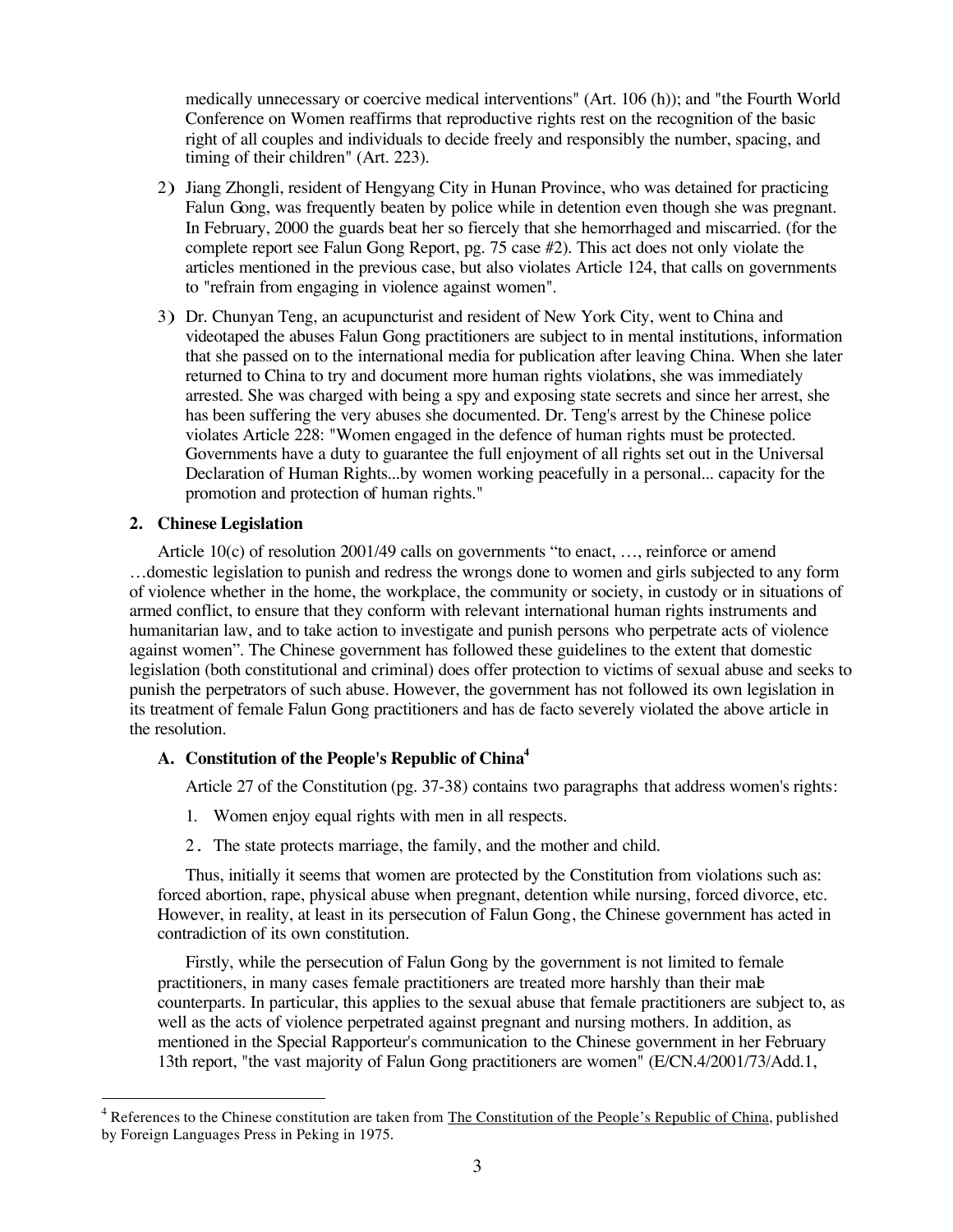para. 15, pg. 7). Thus, numerically, more women have suffered from the persecution of Falun Gong than men. The above examples clearly violate the paragraph in the Constitution ensuring equal rights between women and men.

Secondly, the Chinese security forces have violated the clause ensuring that the state protects marriage, family, mother and child in nearly every aspectimaginable. There have been reported incidences of forced divorce, forced abortion, raping of married women, abuse of pregnant and nursing mothers, children abandoned because both of there parents were arrested, etc. Below are some cases exemplifying these violations:

- 1) Zhu Xia, resident of Chengu City, Sichuan Province, was detained by police for practicing Falun Gong despite the fact that she was pregnant at the time of the arrest. She delivered her baby and was released from detention for several months, but was arrested again and sentenced to a labor camp when her son was barely one year old. This left her son parentless because her husband was already detained in another labor camp. (For the complete account, see Falun Gong Report pg. 76, case #4).
- 2) Wang Lixuan and her 8 month old son, Meng Hao from Nangou Village in Shandong Province were arrested and then tortured to death at a labor camp. (For the complete account, see Falun Gong Report pg 36 and pg 78 case # 1)
- 3) Lin Xinlan, resident of Shuangyang Town, Shandong Province. After she was detained several times and the police threatened to force her family to sell its house, her husband was coerced into signing a divorce agreement and her son was coerced into signing a statement stating that he wanted to terminate his relationship with this mother. (For the complete account, see Falun Gong Report, pg. 125 case #2).

# **B. The 1997 Criminal Code of the People's Republic of China 5**

The Criminal Code of the People's Republic of China contains both laws made to protect women from acts of violence in their every day lives as well as laws meant to protect women from acts of violence while in police custody. Nevertheless, while in custody, female Falun Gong practitioners have been subject to a wide array of violent acts at the hands of the police and others. Below are cases documenting such abuses and the articles of the Criminal Code and other legislation that pertain to them:

- 1) A female Falun Gong practitioner (name with held to protect the victim) was stopped on the street by a plainclothes policeman while posting Falun Gong flyers. The policeman proceeded to beat the practitioner in public to the point that she lost consciousness and then dragged her under a bridge and raped her (For the complete account, see Falun Gong Report, pg. 81 case #1). The policeman's acts violate Article 234 (Inflicting injury), Article 236 (Rape), and Article 237 (Sexual molesting and humiliation), each of which carry a sentence that ranges from three years to life-imprisonment. However, at the end of this episode, he rode away on his bicycle.
- 2) In June 2000, 18 female practitioners at the Masanjia Labor Camp were stripped naked and trown into prison cells with violent male criminals who were encouraged to rape and abuse them. (For the complete account, see Falun Gong Report, page 83). The guards' actions in this case, grossly violate Article 248 which carries a sentence of 3-10 years imprisonment.
- 3) Article 247 of the Criminal Code prohibits law-enforcement personnel from extorting a confession from a prisoner by torture. While policemen do not try to extort confessions from Falun Gong practitioners in custody, they do use torture as a means to try and extort statements renouncing Falun Gong. For example, Shi Yingchun, a resident of Huludao City

<sup>&</sup>lt;sup>5</sup> References and quotes of the Criminal Code are taken from pages 135-144 of The 1997 Criminal Code of the People's Republic of China, Chinese Law Series, Vol. 1, compiled by Wei Luo and published by William S. Hein &Co. in Buffalo, NY in 1998.